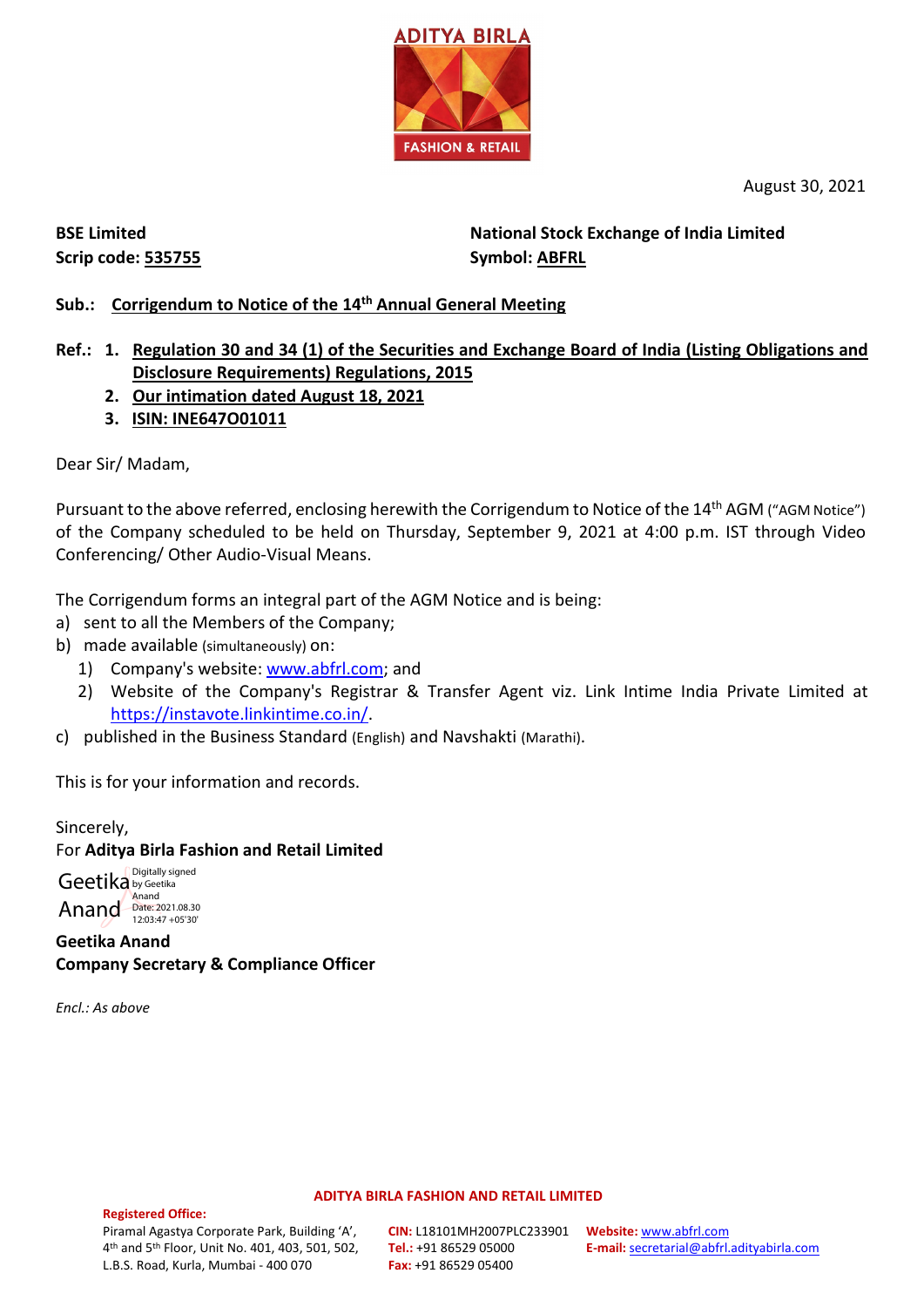

### ADITYA BIRLA FASHION AND RETAIL LIMITED

CIN: L18101MH2007PLC233901 Registered office: Piramal Agastya Corporate Park, Building 'A', 4<sup>th</sup> and 5<sup>th</sup> Floor, Unit No. 401, 403, 501, 502, L.B.S. Road, Kurla, Mumbai - 400 070, Maharashtra, India Website: www.abfrl.com | E-mail: secretarial@abfrl.adityabirla.com Tel: +91 - 8652905000 | Fax: +91 - 8652905400

# **Corrigendum to Notice of the 14th AGM**

We draw attention of all the Members of Aditya Birla Fashion and Retail Limited (the Company) to the Notice dated May 28, 2021 convening 14<sup>th</sup> Annual General Meeting of the Company' ('Notice') scheduled to be held on Thursday, September 9, 2021 at 4.00 p.m. (IST) through Video Conference ('VC')/Other Audio-Visual Means ('OAVM').

This corrigendum should be read in continuation of and in conjunction with the Notice. All other contents of the AGM Notice, save and except as modified by this communication, shall remain unchanged.

Revised contents of the Notice are as set forth hereunder :

### **A.** Explanatory statement :

Item No. 6 : Appointment of Ms. Sangeeta Pendurkar as Whole-Time Director of the Company

The terms of appointment of Ms. Sangeeta Pendurkar stand revised to the extent mentioned below. The text appearing against point I on Page number 374 be read as:

*I. Ms. Sangeeta Pendurkar shall be subject to retirement by rotation during her tenure as the Whole Time Director of the Company. So long as Ms. Sangeeta Pendurkar functions as the Whole Time Director, she shall not be paid any fees for attending the meetings of the Board or any Committee(s) thereof of the Company.*

Item No. 7 : Appointment of Mr. Vishak Kumar as Whole-Time Director of the Company

The terms of appointment of Mr. Vishak Kumar stand revised to the extent mentioned below. The text appearing against point I on Page number 376 be read as:

*I.* Mr. Vishak Kumar shall be subject to retirement by rotation during his tenure as the Whole *Time Director of the Company. So long as Mr. Vishak Kumar functions as the Whole Time Director, he shall not be paid any fees for attending the meetings of the Board or any Committee(s) thereof of the Company.*